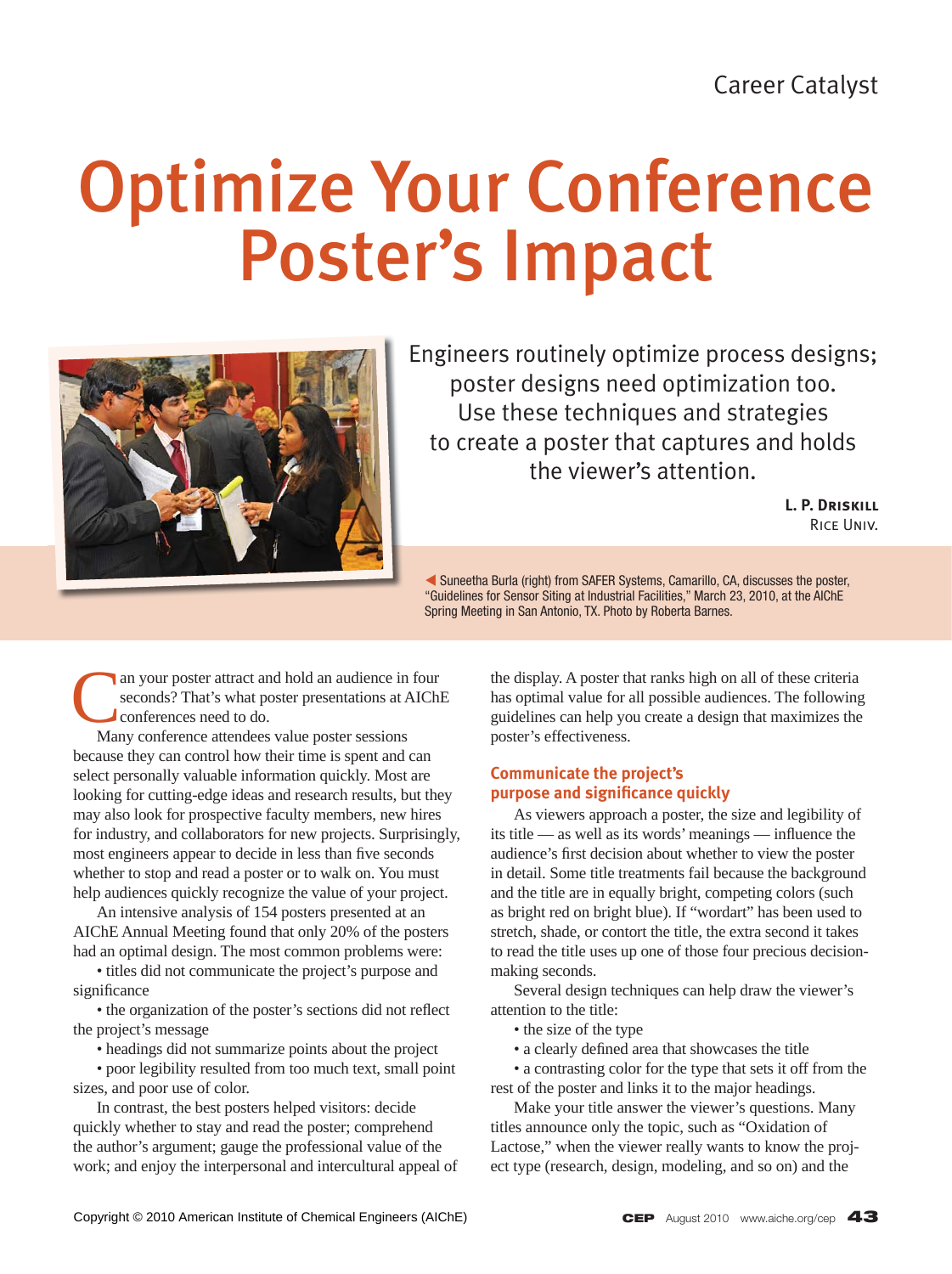# Career Catalyst

project's significance (new application, improved process, economic benefits, etc.).

 The grammatical structure also contributes to the ease with which a viewer grasps a poster's argument. For example, "Treatment of Waste Streams Containing Copper (II) Ions and Organic Compounds Using Polyethyleneimine (PEI)" has highly specific words. However, the participle "using," which signals a means or method to produce an effect, doesn't occur until the eleventh word in a twelveword title. If the syntax had been altered to "Using Polyethyleneimine (PEI) to Improve Treatment of Waste Streams ...," the cause-effect message about changes to the process would have been perceived from the outset, and the significance implicit in "improve" would have been conveyed also. Signaling the kind of improvement (economic, efficiency, and so on) would have been even better.

 As often as possible, rephrase titles to indicate the project type and its significance as well as the topic, and be as specific as possible.

# **Arrange sections to create an obvious visual argument**

 Almost before reading the title, the viewer has also detected the macro organization of the poster and that organization's intrinsic meaning — *i.e.*, its visual argument. Thanks to a mental capacity called subitizing *(1)*, it takes only a fraction of a second for human brains to determine how many items or how many areas are contained in a display.

 Psychologists have demonstrated that the more items present, the harder it is for a viewer to detect how many there are, the longer it takes, and the poorer the viewer's accuracy. If multiple items are aligned in groups or patterns, however, additional cognitive capacities enable the viewer to make sense of the array more accurately *(1, 2)*. A coherent visual or graphic hierarchy, such as one with larger-to-smaller type and color coding, speeds the interpretive task.

 Whether the viewer recognizes the principal sections as a meaningful pattern depends on the macro organization of the areas. Blank space helps create patterns; it pushes smaller elements apart, forming distinct groups that can be seen as part of the macro organization. Additional cues, such as color regularities, lines, arrows, color bars behind headings, and graphic hierarchies of type, can reinforce this macro pattern.

Specific visual arguments and spatial arrangements are associated with the different genres of conference posters: research posters, design (or improved design) posters, new applications of known methods posters, candidate/career posters, problem analysis posters, and sales posters.

 For example, research posters tend to include the introduction, methods, results, and discussion (IMRD) components common in scientific articles. Problems occur when research article headings are imposed on a different type



**■ Figure 1.** In a research poster, the results are displayed above the method, because the results are usually of greater interest.



Figure 2. Design posters usually highlight the flowsheet or an equipment diagram in the center of the poster. Performance data on purity, profitability, or efficiency will be critical.

of poster. Design posters present the problem/motivation, design, and confirmation of the design's appropriate performance. The design itself is usually featured prominently in a diagram, drawing, or photo. The confirmation section usually shows equations and calculations, along with graphs that demonstrate desired performance.

 The presence of such expected components affects the first-glance perceptions of a specific poster. This helps the viewer determine whether the poster fits into a particular category of interest.

 Look at the sample layouts in Figures 1–4. Their arrangement of areas signals typical patterns associated with project types. Notice the global cohesion suggested by the arrangement of big areas.

In the research poster (Figure 1), the results are shown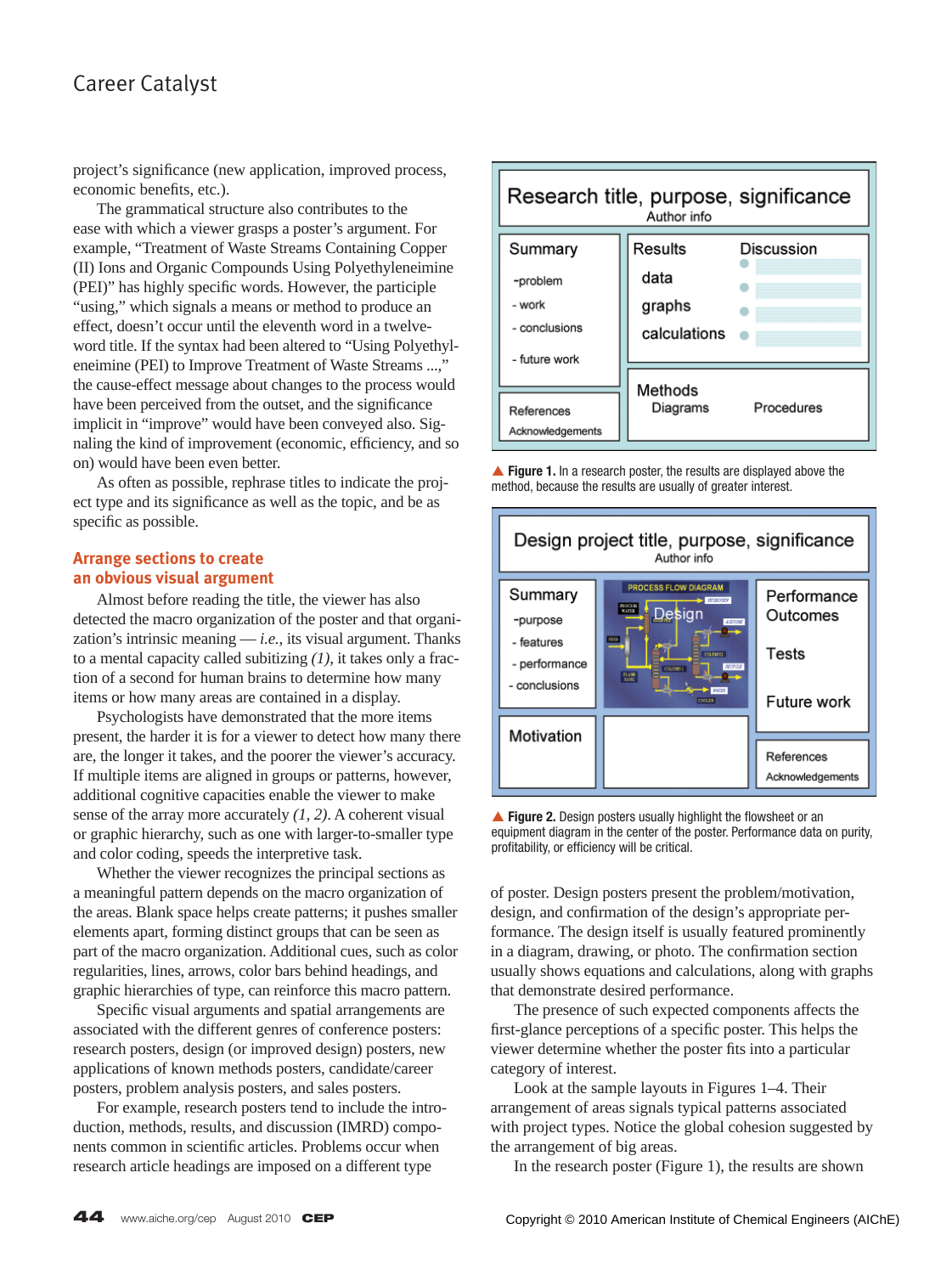

▲ Figure 3. In this application poster, arrows lead the viewer's eyes from the summary of the process to its applications.

![](_page_2_Figure_2.jpeg)

▲ Figure 4. A candidate poster usually has a summary of qualifications in the left-hand column and organizes the rest of the space horizontally.

above the method. Since many methods are standard, the results are usually of greater interest than the method unless the method itself is the new and significant element in the research.

 The design poster in Figure 2 features the new process prominently in the center of the poster. The method of design may be insignificant; performance or justification, in terms of purity, profitability, or efficiency, will be critical.

 The new applications poster in Figure 3 uses arrows to lead the viewer's eyes from the summary of the process (or method) to the applications.

In a candidate poster (Figure 4), a summary of qualifications usually appears in the left-hand column and the rest of the space is organized horizontally into the familiar three components valued in academic institutions: research, teaching, and service.

#### **Signal a path for the viewer's eyes**

 A viewer's culturally learned pattern for reading usually contributes to his or her expectations. Westerners tend to expect information design to place a summary or abstract at the beginning of the exposition (after the title and author information), in the upper left corner or in another foregrounded, emphasized space. Non-Westerners are more familiar with an upper right to lower left pattern. Thus, the poster's design needs to signal a path that the viewer's eyes should follow. If the poster clearly indicates the path — with numbers, colored arrows, framing colors, and so on — it will direct the viewer's eyes whether the organization is from left to right or right to left.

 Identical areas (such as PowerPoint slides) arranged in a grid should be grouped with lines or colored backgrounds to guide the reader's eyes. When the margins on all sides of the slides are the same, the viewer cannot necessarily tell whether to read across the row horizontally or down vertically. It is also hard to make the titles on PowerPoint slides large enough to read from several feet away or to signal groups of slides.

 Paying extra attention to visual guidance is important, because the majority of poster session viewers at AIChE conferences are likely to expect a left-to-right pattern of organization. When the title area occurs on the right and the exposition area lacks reinforcing signals, viewers experience at least a temporary confusion about what path their eyes should follow.

# **Control color contrasts to emphasize the spatial argument**

 Color combinations strongly affect the perception of both macro organization and technical argument. A viewer quickly recognizes similar shapes and colors, and expects those similarities to be meaningful. Contrast helps the viewer know what parts of the argument are of equal weight as well as how they fit together in the macro pattern.

 When colors compete because they are of equal intensity, it is harder to see the larger organization. The poster in Figure 5 on the next page attracts attention with red ovals and white rectangles on a blue background. The high-intensity contrast between the red ovals and the blue background draws a viewer's eye from one red oval to another without signaling an argument structure. The red headings are hard to read; the black text inside the red ovals is not easily legible against the bright red background (low contrast); and the high-level argument pattern is hard to decipher quickly. The dense table of information in the center of the poster also signals a long reading time. The friendly presenters had to rely on their smiles and relaxed stances to welcome viewers to an otherwise ambiguous poster.

*Article continues on next page*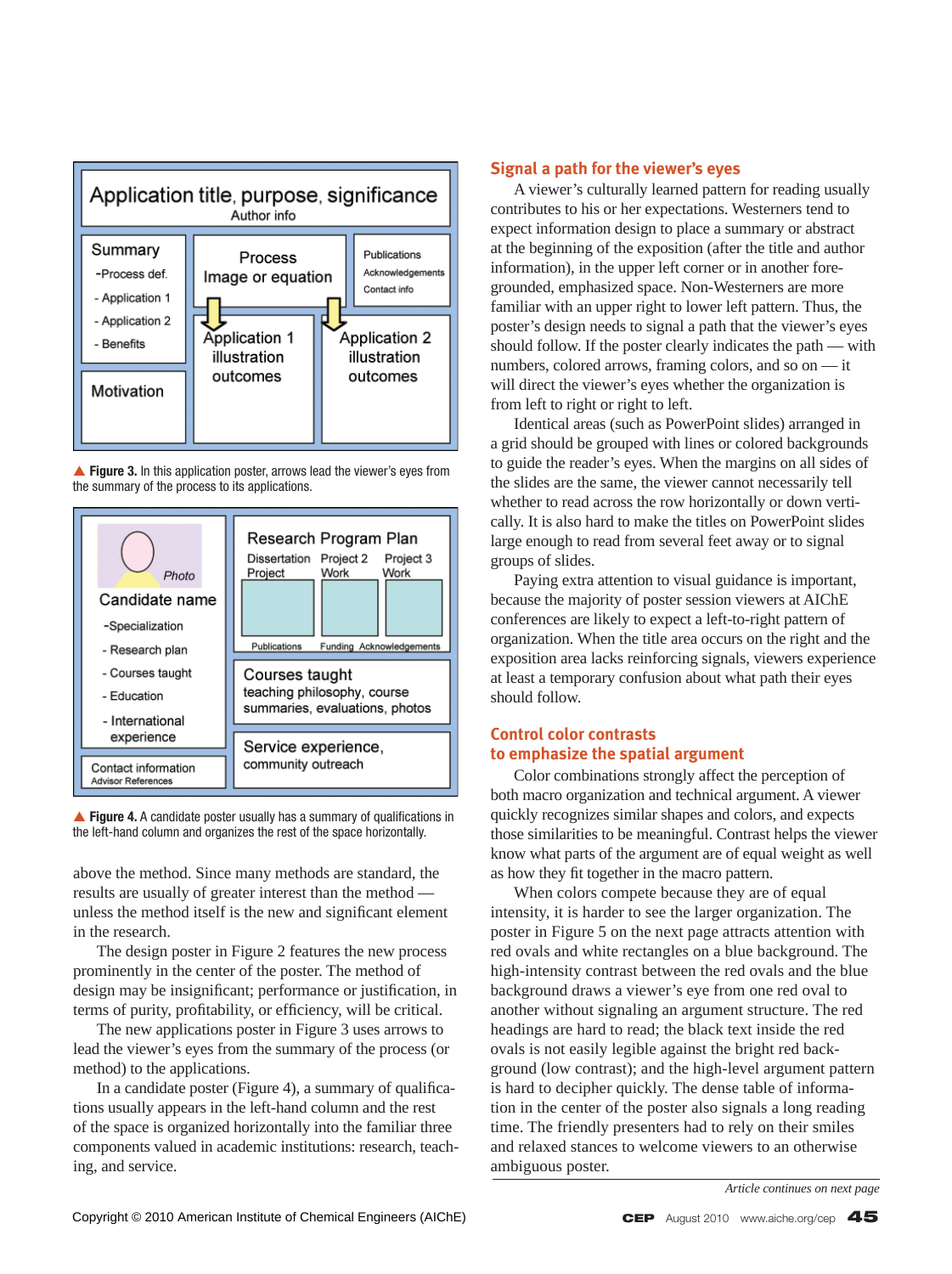![](_page_3_Picture_1.jpeg)

**Figure 5.** In this poster, the equally intense blue background and red areas compete for attention, making it hard to decide where to look first.

![](_page_3_Picture_3.jpeg)

▲ Figure 6. PowerPoint templates do not always translate well to poster size. Even with accessible graphs and diagrams, the background color pattern and small, heavy text discourage potential readers.

# **Deliver your message with high-specificity major headings**

 A viewer attempts to grasp the meaning of a poster's sections with a glimpse at the major headings. If the poster uses the IMRD structure, the viewer can guess the type of information, but not the specific semantic content of the section or how it relates to the title. The reader will need to turn to the abstract or summary, if the poster has one, to get the point. If time is short, he or she will likely move on.

 Explicit headings help viewers perceive the project's value. However, a heading of "Summary" or "Abstract" is indeed important for visual efficiency, because initially the viewer is trying to comprehend the overall visual argument, and "Summary" shows the reader where to look for the highest-priority information related to the read/not read decision. "Method" and "Results" add little to a reader's

comprehension of the presenter's argument, and they are not key to the read/not read decision. Descriptive, explicit headings increase comprehension more efficiently.

## **Summarize your message legibly**

 An abstract or summary helps viewers who are trying to determine how valuable a poster will be for their own interests. Comprehensibility matters to them, and the summary contributes to the efficiency of their decision-making. The summary should contain a brief statement of the research challenge, the project's activities, and outcomes.

 The poster summary or abstract should be in especially large, legible type, and can be broken into paragraphs or bullets. It is *not* the same as a journal article abstract.

 Presenters who display this key element in small type and in a single, unbroken stream of text (as in a technical journal article) do so in opposition to viewers' needs and their own interests. Older engineers, who are often in decision-making positions, may have trouble reading abstracts displayed in small point sizes.

#### **Enhance legibility for easy reading**

 A text-heavy design, especially one that lacks blank space around text areas, deters readers. If other design choices also reduce reading efficiency, such as an intrusive background image or low-contrast color combinations for the background and text (*e.g.*, light yellow type on a pastel blue background), many people will choose to walk on.

 The poster in Figure 6 illustrates the problems of intrusive background, too much text, and a small-point-size title. The highly visible, large figures in this poster did not compensate for the burden of excess text and low legibility.

 The background pattern in Figure 6 appears to be from a PowerPoint template. Although suitable for projecting a bullet-point list that is large relative to the background, these templates are sometimes problematic when used for a poster because of the latter's large format and much smaller type (in relation to the overall area). Such problems arise when an author views the elements of a poster only on a small computer screen.

 Set your computer display to 100% and step back about five feet to see the effect of text choices. Scroll to other parts of the poster, such as figures, and step away again to judge their legibility. The details you consider essential will be irrelevant if the viewer concludes that reading your poster will be too much trouble.

 A background image can add visual drama. However, one that interferes with legibility increases reading time. For example, the background of the poster in Figure 7 overwhelms the legibility of the white (or reversed) type that falls on the yellow portions of the image.

Since most conference attendees have a limited amount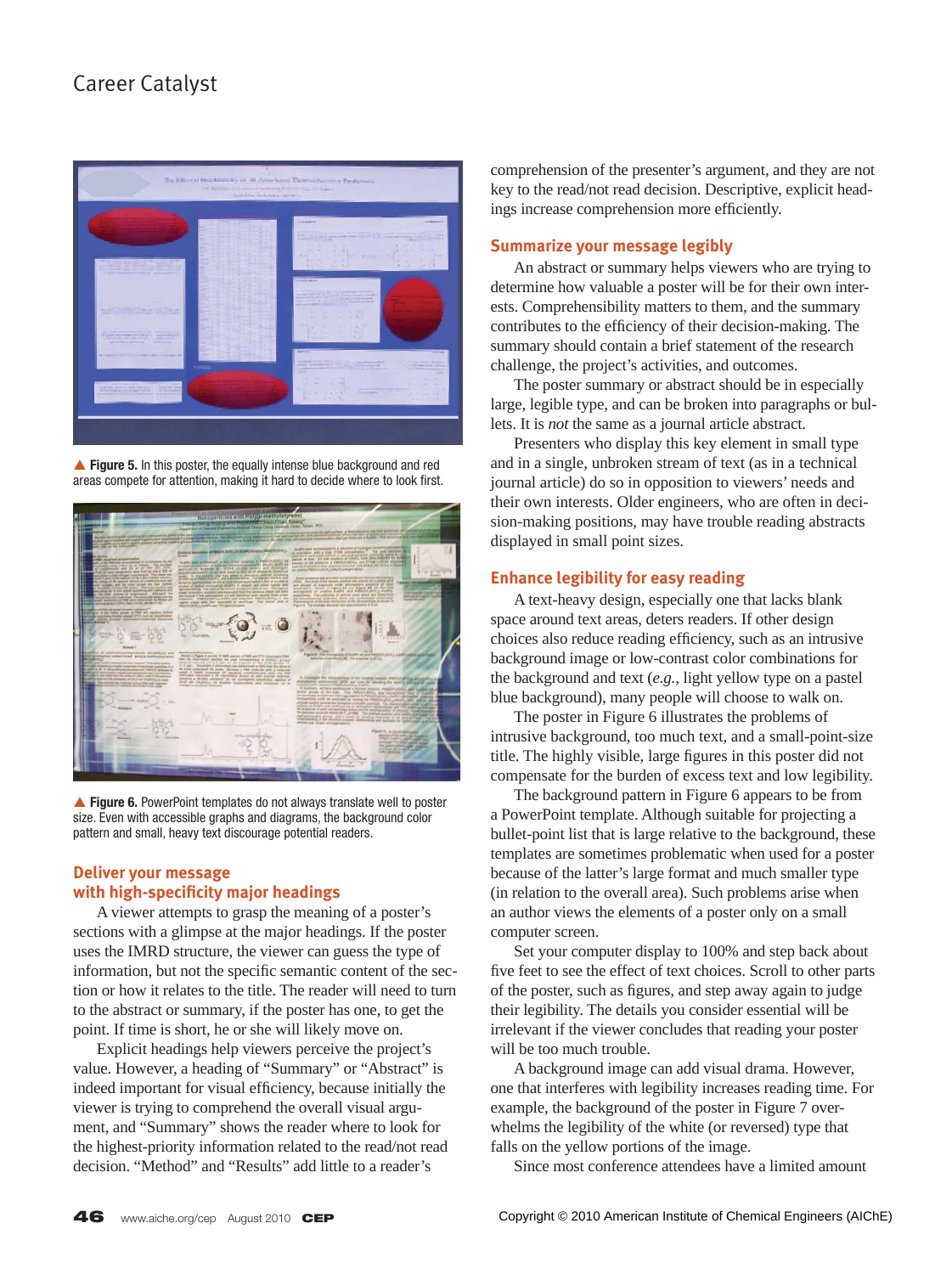of time available for visiting the poster hall, anything that increases visual efficiency is valuable. In Figure 7, aesthetic appeal and novelty are powerful attractive forces, but the difficult-to-read title and text reduce the poster's accessibility and make it largely unsuccessful.

#### **Slim down "fat text"**

 Avoid long sentences. Use the active voice, with what is doing the action in the subject position if it is not clearly indicated in the heading. Then look for parallel or equivalent elements that can be made into a bullet list.

 For example, consider the following fat text, which goes on for 25 words: "The ideal anesthetic should quickly make the patient unconscious but allow a quick return to consciousness, have few side effects, and be safe to handle." This can be pared down to a heading and 10 words:

#### **Ideal anesthetic**

- quick sedation • quick recovery
- few side effects • safe to handle

 Legibility depends on both point size and the contrast between the text and the background. When the text and background color are similar in intensity (equally bright or equally pastel), readers have a hard time distinguishing the text. In Figure 8, the bright yellow headings and the hot pink type of the abstract are not clearly visible against the bright blue background and are difficult to read. Although the colors are visually appealing, they should be combined with

high-contrast type, as they are in the callouts beside the graphs. Notice how much more legible the callouts appear than the headings above the graphs.

 The colors in Figure 8 appeared in several posters authored by engineers from South Asian institutions or companies. They were frequently combined, as in this example, with national colors, such as the bright coral, lime green, and tan in the title areas. Many East Asian engineers seem to prefer red backgrounds, a culturally positive, even celebratory, color, combined with yellow-gold type and green accents. When the type is a serif font, the variable shaft width of the numbers and letters makes the equations and figures difficult to read, especially when the type is small. Yellow-gold type on a bright aqua background has the same effect.

 Authors do not need to adopt Western patterns of organization, but all presenters must

▶ Figure 8. Equal color intensity and low contrast contribute to poor legibility.

![](_page_4_Picture_12.jpeg)

▲ Figure 7. The yellow portions of this background image make reading the small white text a challenge. Coupled with section heading text that is too small and a layout with an unclear macro organization, the dramatic background leaves the visual argument even more difficult to follow.

![](_page_4_Figure_14.jpeg)